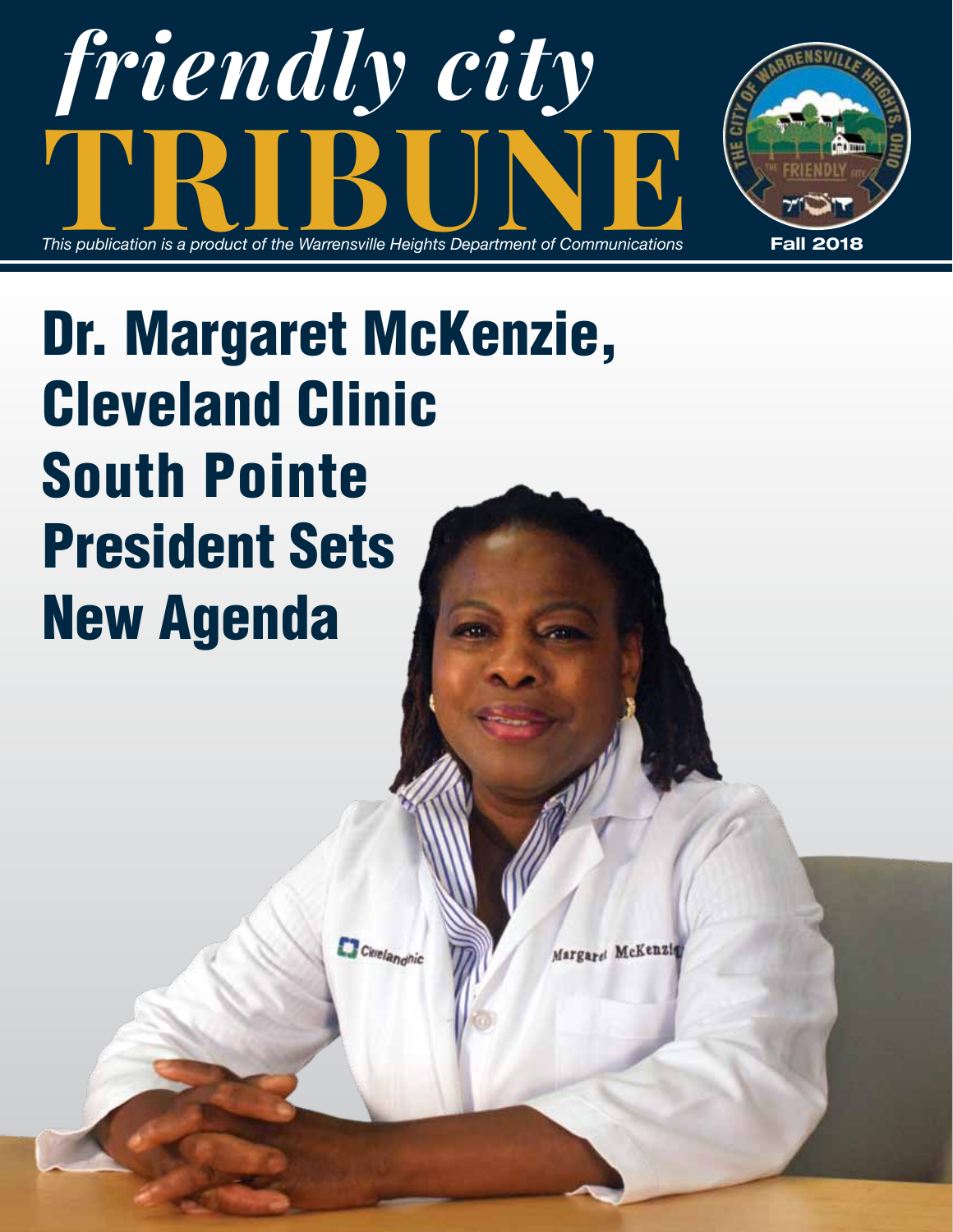## Mayor's Message

Greetings Residents!

Seven years ago, I had an idea, then we created a plan and put it in place. It related to restoring our community and revitalizing our residential neighborhoods. I also wanted to strengthen the fiscal backbone of this city through economic development.



I want to let you know that it's working. The evidence is in. We're seeing incredible success.

Our property values are assessed every six years by the Cuyahoga County Fiscal Officer for the Tax Commissioner for the State of Ohio in what they refer to as a mass appraisal. This is one of those years.

#### **We have been notified that our residential values have increased by 13% and our commercial/industrial properties have increased by 12%. This places us in the top 10% of communities in Cuyahoga County and also quantifies us as the 6th top community out of 59.**

Four years before I became mayor, we were coming off our most challenging stretch, following the 2008 recession which decimated our valuations and gutted people's personal wealth. It destroyed any economic viability.

We needed to figure out ways to rewrite the script.

Others communities were recovering, like those in the western and south western suburbs. But the data showed that areas including Garfield Heights, South Euclid, Bedford Heights, Maple Heights, Euclid and Warrensville Heights were slow to come back.

Case in point: A property that could sell for \$150,000 elsewhere was selling for \$40,000 here. That's great if you're an investor but not so much if you're a retiree looking to cash out. We needed neighborhood stabilization. So we charted a course.

My plan: Re-energize neighborhoods by trying to restore values. What we needed were significant transfers to drive valuations back to where they should be. Housing activity is the only way to get there.

It was 2012 and we doubled down on the Emery Woods development. It had already been started but had entered a dormant status, so we made efforts to build more new housing. Same with Cinema Park which had 14 residents. Now it has 97, and all the lots have transferred. What sold for \$50,000 in 2009 is now selling for \$200,000.

#### **We broke the cycle. Our individual comps are up. Plus, we have an overall increased number of solid transfers with elevated valuations.**

In addition, the investments we've made in other residential neighborhoods with the exterior maintenance grant program has paid noteworthy dividends. For every dollar we've dedicated to the program, we are seeing \$3 of improvement. That's a 300% return and has been another contributing factor in our elevated values.

An additional part of our agenda relates to the school district. We created a new facility plan to invigorate neighborhoods. It commences in September with the beginning of our \$100 million project to build a new high school, middle school and elementary school. These buildings will be more efficient and effective. Our students will have the latest and greatest for learning. This is why we need to pass the levy in November.

**I've reached my conclusions about how to approach advancement in this city by consulting with some very bright minds.** When I attended the U.S. Conference of Mayors in 2013 in Las Vegas, I had dialogues with others who were facing the same scenarios as us back in 2012. We shared ideas and best case practices.

I also consulted Tom Bier, PhD., Senior Fellow, Maxine Goodman Levin College of Urban Affairs at Cleveland State University. He has conducted housing studies for more than 25 years and has investigated the influence of public policies on cities. Jim Rokakis, Vice President, Western Reserve Land Conservancy and Director, Thriving Communities Institute, is another expert with whom I spoke. He has on-the-ground knowledge and knew what was happening around us.

What I understood was that housing had never been a problem before the recession in Warrensville Heights. But in '08, things flipped sideways. It was so bad that we became a cash community – banks wouldn't offer loans on home sales. You needed cash to close.

**We know our location is outstanding.** On a personal note, my parents bought their home here in 1972 for \$28,000. In the '90s, it sold for \$110,000. Things just went tick, tick, tick…swoosh. The truth now, as it was then, is that you can get your money back in this city, and then some.



But we were getting left behind in the recovery. Not anymore. It's been a slow and bumpy road but we've come back. We have good families and good housing here. The whole narrative is changing. And when our old schools come down, we're going to find out what can fill those spaces. New is nice.

When I grew up here in the '60s and '70s, I saw how great it was. The seniors who have been here as long as me know what I'm referring to. I want to bring all the success from those days into our present lives.

Essentially, the residential stabilization side of the plan is in place. The corporate plan, with Amazon at our doorstep, well, things are going to explode. They have a large footprint and will drive market forces.

I'm excited about where we are now and where we are headed, and I hope you join me in my enthusiasm and spread it among your neighbors. Sincerely,

D. Solly

Mayor Bradley D. Sellers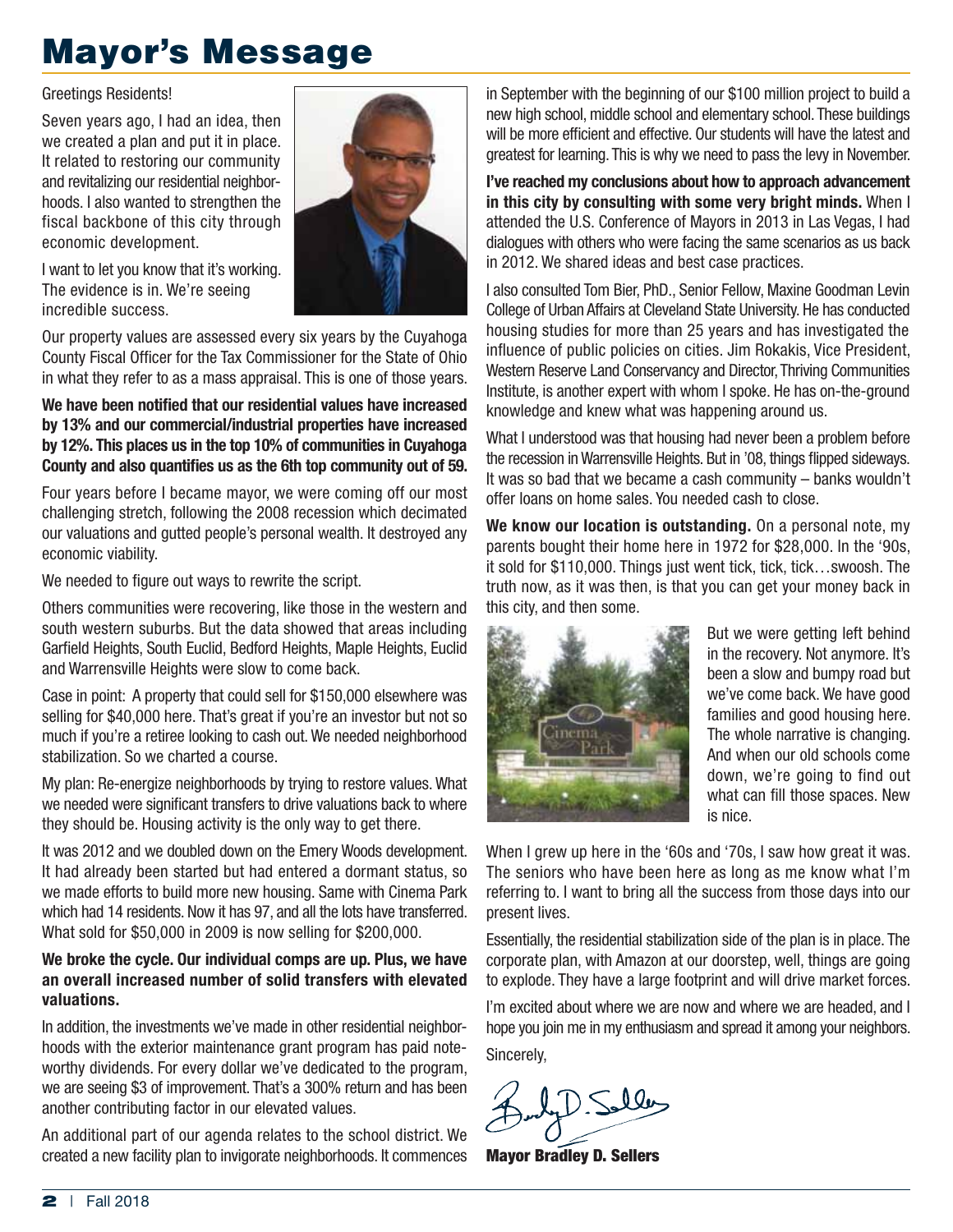## Arts & Culture

### Artwork Serves Patients, Guests on South Pointe's Newly Renovated 9th Floor

White walls never looked as good as those that have been freshly painted on South Pointe Hospital's 9th floor. They serve as an ultra clean backdrop for a new collection of artwork carefully curated for its calming effect.

The occasion for the art's procurement and placement is the massive renovation on the top floor, converting it from old office space to patient recovery rooms. Under the guidance of Bellamy Printz, a Cleveland Clinic Art Program Curator, 60 framed posters and several works of fine art were chosen to hang in hallways and patient rooms. The poster collection is composed of contemporary work, a portion of which are reproductions of artwork created by artists with local connections. Most of the images have content incorporating elements from nature. Included in the works are several original photographs by Cleveland Heights artist Michael Weil.

As Printz considered artwork for the space, she imagined a visual journey and the impact it would have on those observing each piece.

"There is research on art's effect on the patient experience, looking at its use in both in-patient and out-patient areas and public spaces," explains Printz. "It can serve as a distraction that diminishes stress and stabilizes moods."

**The Clinic takes a very** comprehensive approach to adorning walls with art in all of its buildings. To identify appropriate pieces, the art program staff canvases the regional, national and international art scenes. Also, the staff is solicited daily by artists seeking placement for their work in Clinic hospitals. Artists are instructed to submit a letter of inquiry, along with a website and/or images of their work.

Cost is a big consideration when the staff makes its selections.

"People don't realize that art can be expensive. But this isn't a museum, we can't have anything that is invaluable and can't be located in public spaces," Printz notes.

The capturing of nature, a prevalent theme in the work featured on the new 9th floor, offers something for viewers to think about and mentally transport themselves, Printz says. Even if they don't like a particular image, they're still thinking about it, she adds, which offers a reasonable distraction from some other possibly more stressful thoughts.

**Overall, the artwork** at South Pointe, as well as that found elsewhere at Cleveland Clinic facilities, blends a wide range of styles and ideas meant to appeal to varying tastes. Since the Clinic treats all of its properties as world class facilities, art figures prominently into its planning because the administration "cares about the aesthetic experience," she points out.

Printz adds one caveat: "This is not wallpaper."

*For more information about the Cleveland Clinic's art program, visit: www.clevelandclinic.org/power-of-art*









*Bellamy Printz, Cleveland Clinic*

### Library Expands Creative Options with New Machines for Crafts

The Warrensville Heights branch of the Cuyahoga County Public Library system is currently the only library in the nation to offer a recurring quilting program that provides sewing machines for patrons' use. In June, the library took delivery of 10 Brother XR3774 machines, acquired through an Innovation Grant from the Cuyahoga County Library System.

This acquisition, in part, recognizes the long history quilting has in the African American community, dating back to Central and West Africa. Quilting today is still a viable method for community and family history recording, while also serving as an artistic outlet and storytelling opportunity. Locally, the Slow Workers Quilters, an auxiliary of the African American Quilt and Doll Guild, meet regularly at the Warrensville library branch.

Quilting actually has become a multigenerational activity, with seniors offering instruction to others every Thursday, 11 am-7 pm, in the community room. These sessions also expand upon the Warrensville branch's Arts4Life program.

They work with African textiles, some provided by the library, and they've been quilting at the branch since 2013 when it opened in Warrensville Heights. Also, the group has held annual shows featuring their quilts at Randallwood School which is due to be demolished (as of publication time).

With a grant from the Friends of the Cuyahoga County Library, the branch also acquired a Cricut Maker machine which cuts a full range of fabrics with speed and precision. It is available for use by the public.

 $Fall 2018 |$  3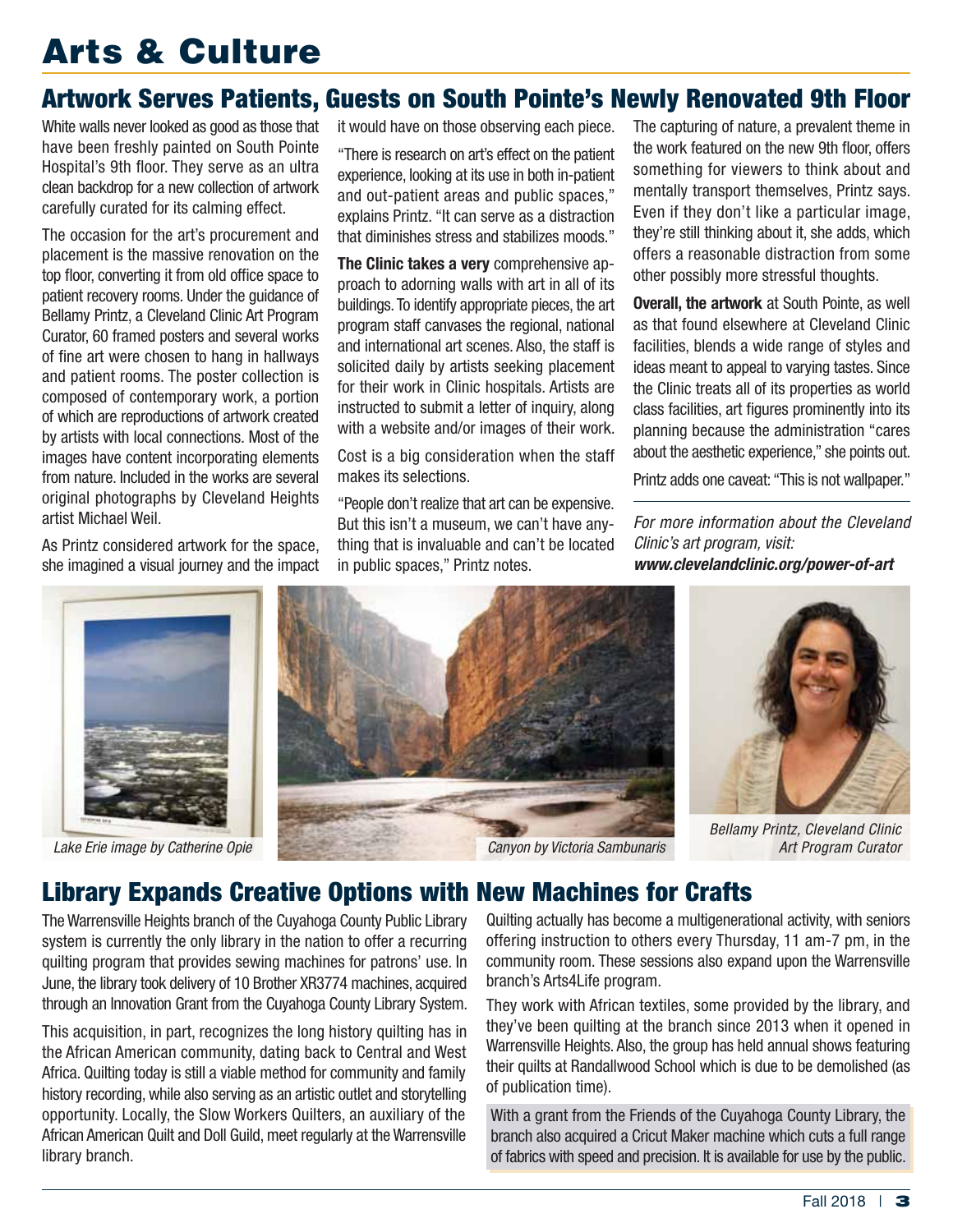## Dr. Margaret McKenzie Treats Position as President with Care

**Dr. Margaret McKenzie, the president of Cleveland Clinic South Pointe Hospital since May 2017, is a beguiling mixture of traits that force you to pay attention. It's the charming accent that you'll probably notice first. She'll tell you she's from South America, but she sounds British, which is not a likely combination. A mystique instantly surrounds her.**

To pull the curtain back a bit, it helps to know that the gynecologist/obstetrician is a native of coastal Guyana, located east of Venezuela and north of Brazil. She came to the U.S. in 1977 to pursue her undergraduate and graduate educations, ultimately receiving her medical degree from the Washington University in St. Louis.

The origin of her confidence and composure, well, that may be the byproduct of being one of nine children (she's number three, with one sister and seven brothers). She was born to parents who she says cared deeply about their own children as well as others.

Patient experience scores are excellent, too. As of mid-summer, the hospital had gone 700 days without a serious safety event.

One question she's been hearing with great frequency: "Is this a new hospital?" No, but it's relatively new to the Cleveland Clinic system, having joined its network of campuses throughout the northeastern Ohio suburbs in 2008.

**When the call came** with the offer to take charge of the 176-bed hospital staffed by almost 1,000 employees, she says she happily accepted. She first sought to understand what

### *"The only thing that concerns us is that the mom and baby are taken care of. Nothing else matters like if you have money or not, if you're cursing or courteous – your baby will still be well cared for."* – Dr. McKenzie

**Dr. McKenzie actually can handle** all kinds of people and she excels at it mostly because, as she describes herself, she's highly emotionally intelligent. But she also does not suffer fools gladly, and she's fundamentally fearless.

"Most medical issues are small to me," she states. "As long as you're alive, you must find courage, you must meet life where it finds you." In her own life, she says her practice is to stare down any medical problems she might face which allows her to let experts take care of her. Negative approaches are not an option.

In her role as president of Cleveland Clinic South Pointe Hospital, she takes pride in the progress the hospital has made since she arrived after practicing at the Clinic's main campus.

"The place looks brand spanking new, for one thing," she says. Plus, beds operate now at an 85% occupancy rate, exceeding measurements in the past which sat below that mark.

areas required improvement, which was largely related to increasing patient volume, better aligning private practice physicians with the institutes in the organization and leading the residency programs from osteopathic to allopathic accreditation.

"I was up for the challenge," she states.

Recognizing that the hospital already had a great leadership team, one of the first measures she took when she started her tenure as president was to go on a listening tour so that she didn't fall prey to any uninformed opinions or ideas. She says she soon learned that the 25-bed Intensive Care Unit (ICU) was one of the best in the Clinic system. In addition, "Our emergency department is a real gem."

In July, under her guidance, the hospital opened a newly remodeled patient wing on the 9th floor. This floor contains 31 private state-of-the-art rooms. It's a spectacular redesign of the space featuring enormous windows that offer dramatic cityscape views, all new furnishings and lots of classy art work *(see story on page 3).* 

**While all of the Cleveland Clinic** hospitals are united, her goal for Cleveland Clinic South Pointe is to excel as a "best practice facility."

"I'd like South Pointe to be a role model for what all other community hospitals in Ohio can be. We are the right size and we can make it happen."

Breaking it down, her idea of best in class in every area means: best place to work, best place to train, and best place for care, a mantra that is embraced by the new CEO of



*Dr. McKenzie with new friends on a trip to Japan.*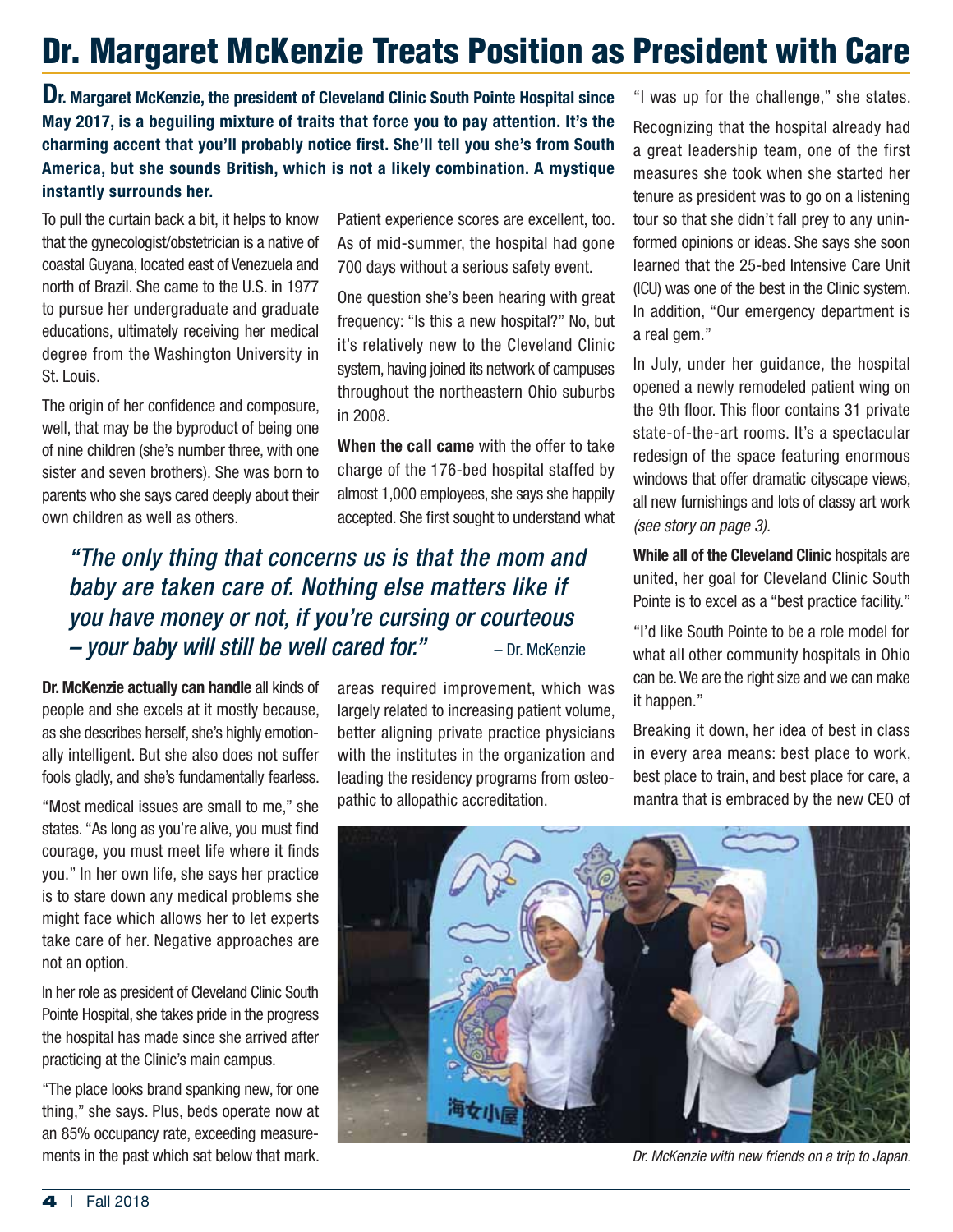

*Dr. McKenzie on a medical mission in Honduras.*

the Cleveland Clinic, Dr. Tomislav Mihaljevic.

She executes on this ambitious agenda while still practicing two days each week as an obstetrician and gynecologist. "It's tough because sometimes I'm in the middle of patient care and I get a call for something administrative or vice versa. You just learn how to prioritize and stay organized. Plus, I have great people supporting me. Without good support, you'll perish."

Though much of her time is devoted to "meetings, meetings, meetings," she still carves out intervals to think creatively and strategically, which is what's required to be an effective leader, she explains. But putting out fires still is a daily demand.

**Outside the office, McKenzie's foremost hobby** is traveling, and "there's no compromise" in her approach to it. She enjoys seeking out new, less popular places and immersing in their cultures. "I'm not looking for touristy things, I want to see how the people there live and enjoy their customs."

She has been all over the globe, including small enclaves in Italy like Genoa, La Spezia, Bellagio and Como, and tiny mountain villages for medical mission work in Honduras, along with its renowned capital, San Pedro Sula.

Part of this preference stems from her interest in advocating for underdogs, defined as people who are underrepresented or are challenged by economic disadvantages, often pertaining to healthcare and educational access, especially among children.

"With children, it's easy to see the fruits of your labor," she points out. She also believes it's important to expose them to the positive side of life which can help shape their world view.

#### **Her own world view** involves unity.

"I believe we are all one. I know people pay attention to things like color, race, and ethnicity and whether we speak the same language, but here's what I've always said: If you need a kidney because yours has failed and we are a match, your body will take my kidney and it will work inside of you perfectly. It doesn't care about the other differences that some think are important. I honestly believe that in my soul. As I move around the world, I think about all of these kinds of issues as background noise."

McKenzie's resilience is also a defining part of her character.

"You can make a choice with what you are going to focus on. If I'm mistreated, I don't take it personally. I have the capacity to think, they're probably having a tough day, or something rough has happened in their lives that's making them react like that. So I have an intense capacity to forgive people. Does

that mean I don't get angry at people? Not at all. But I will forgive because of the human condition."

As an obstetrician, she points out that she sees people from all walks of life who come into the labor unit. "The only thing that concerns us is that the mom and baby are taken care of. Nothing else matters like if you have money or not, if you're cursing or courteous – your baby will still be well cared for."

**Some of these inclinations** found their genesis in her childhood. With a mom who raised the family and a father who worked as a bookkeeper, she says she was surrounded by "family members who cared as much about other people as they did about each other. I grew up seeing my family feed beggars and the homeless in the street. That's in my blood, that's who I am."

She adds the fact that the Clinic operates with the same philosophy, that we are all one. It provides care for anyone who shows up, and the quality of the care will be the same, regardless of whether a patient has money. "The community is what we're about – without it, we wouldn't exist," she states.

What she hears among patients is that they love the care they get, they love the doctors and nurses and they are proud to have it here in their backyard. "It's not a small, broken down thing as can be the case in small communities."

**McKenzie resides on the east side** with her husband who works in healthcare and their two daughters, one of whom is in college while the other attends high school. When it comes to discussing her dog, however, she whips out her cellphone and shows a picture of India, her Shih Tzu who's "part human."

Since she also views serving as a role model to others as part of her job, she helps students learn how to navigate life challenges and organizations, and she offers advice to prepare them for leadership roles.

"I want them to learn how to survive, then thrive."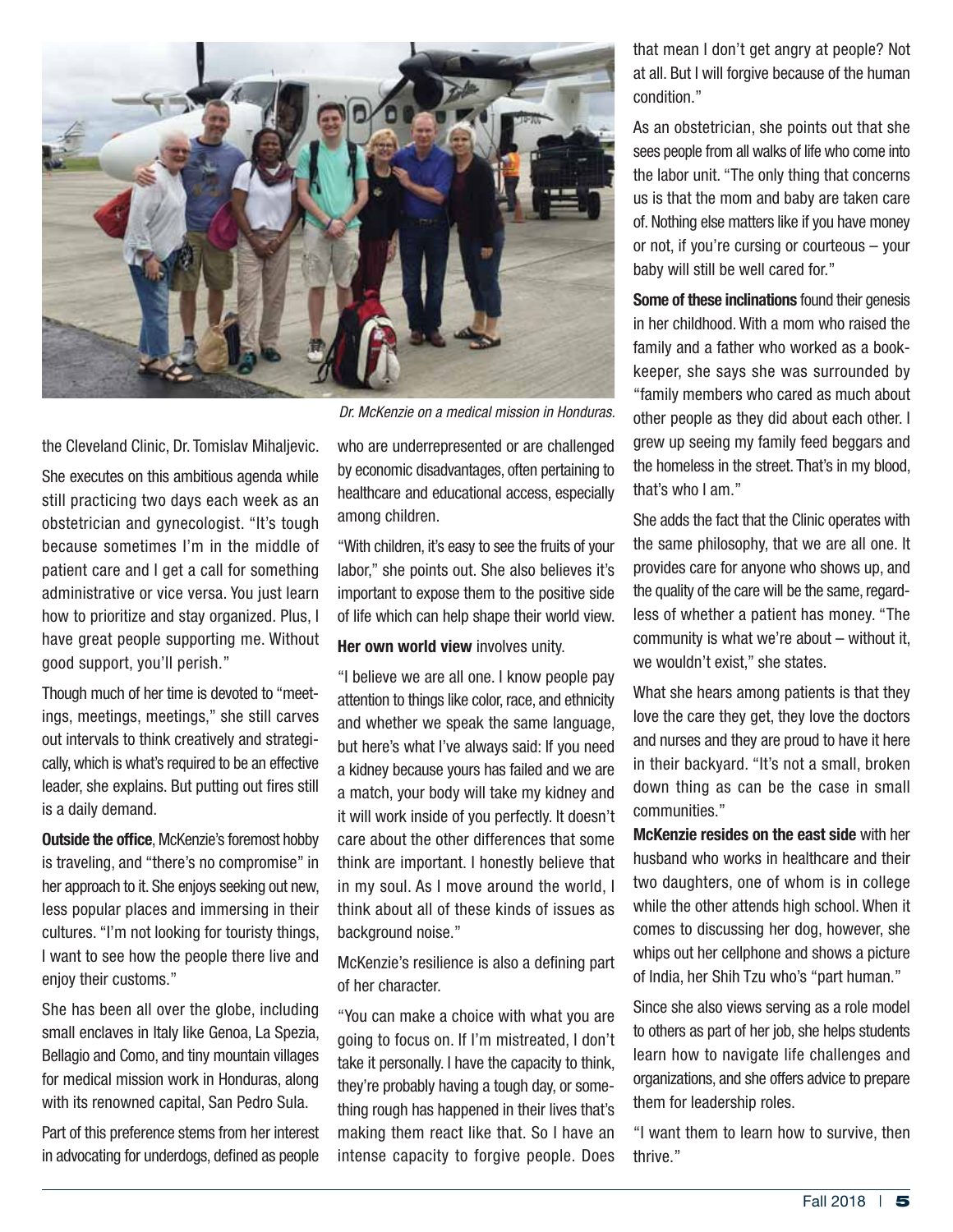## City Council

**Warrensville Heights City Council meets on the 1st and 3rd Tuesday of each month in the Council Chambers at City Hall at 7:00 pm. Caucus for Council begins at 6:00 pm. For more information about City Council and its meetings, please contact Deborah Hutton, Clerk of Council, at 216.587.6516.**

**Andrea Mitchell** | *Council President, Ward 2* amitchell@cityofwarrensville.com | 216.339.1279 *"Your Friend in the Friendly City"* 

We have had another amazing summer in the Friendly City. Now that school is back in session, please be mindful of a few things:

Be on the lookout for children (sometimes they dart between cars) and be ready to stop quickly. When driving in school zones, be aware of the 20 mph school speed limits and children crossing the streets.



#### **Be aware of curfews. According to Ordinance 537.19:**

No minor (see listed ages below) ...shall loiter, stroll, play or be present in or upon the sidewalk, playgrounds, roadway, parks, lots, alleys, other public places, land not being the minor's residence or other unsupervised places in the City of Warrensville Heights... during the following times:

- 12 and younger  $\ldots$  dusk 15-16  $\ldots$  11 pm 6 am
- 13-14  $\ldots$  10 pm 6 am 17-18  $\ldots$  12 am 5 am

Also, mark your calendar and plan to attend the next Ward 2 Community Meeting. The meeting will take place in the auditorium at South Pointe Hospital, 20000 Harvard Road on Saturday, September 15th from 11 am-12:30 pm. I hope to see you and your neighbors at the meeting.

As always, I will be driving down each of the 22 streets in Ward 2 every month and want to address your questions and concerns. If I missed you while on your street, please feel free to contact me.

#### Ward 1

Councilwoman Dorise Hagwood dhagwood@cityofwarrensville.com 216.244.4664

I am grateful for your encouragement and support. I embrace each new day as an opportunity to be a better leader.

Once again, the Ward 1 & 3 Annual Party in the Park on July 14 was a great success. Thank you to all the residents who volunteered and attended.

#### **Please Mark Your Calendar:**

**Ward 1 Fall Meeting Annual Veteran's Day Luncheon**

*Thursday* | *September 13 Date to be announced 6:30 pm - 8:00 pm* | *Civic Center*

> **MARRENSVILLE HEIGHTS CITY HALL**

**WARRENSVILLE HEIGHTS Recycles** 

**Help us name our new Mascot!** Submit your entry here:

> or email your entry to jschart@cityofwarrensville.com

Join Us! • Start Now! • Learn How!

#### Ward 3

Councilwoman Elona C. White ewhite@cityofwarrensville.com

216.581.3899 | 216.587.6516

Greetings to the caring and concerned neighbors of Warrensville Heights!

Thanks to all who participated in the Ward 3 community meetings and volunteered throughout the city for different events this year; you are always appreciated.

Need repairs on exterior of your home? Remember to contact the Economic Development Department, **216.587.6500**. Mr. Raymon Turner or Mr. Jerome DuVal can help you with an exterior maintenance grant to help with costs.

We have a number of classes for you to participate in at the Senior and Civic Center – call **216.587.1250** for a list of dates and times.

For more information on the city's ordinances, please go to **www.conwaygreene.com** or you may pick up a list of common ordinances from the City Council office.

*"My life belongs to the whole community, and as long as I live, it is my privilege to do for it whatsoever I can. I want to be thoroughly used up when I die, for the harder I work, the more I live. I rejoice in life for its own sake. Life is no "brief candle" to me. It is a sort of splendid torch which I have got hold of for the moment, and I want to make it burn as brightly as possible before handing it on to future generations."*

- From a 1907 speech in Brighton, England

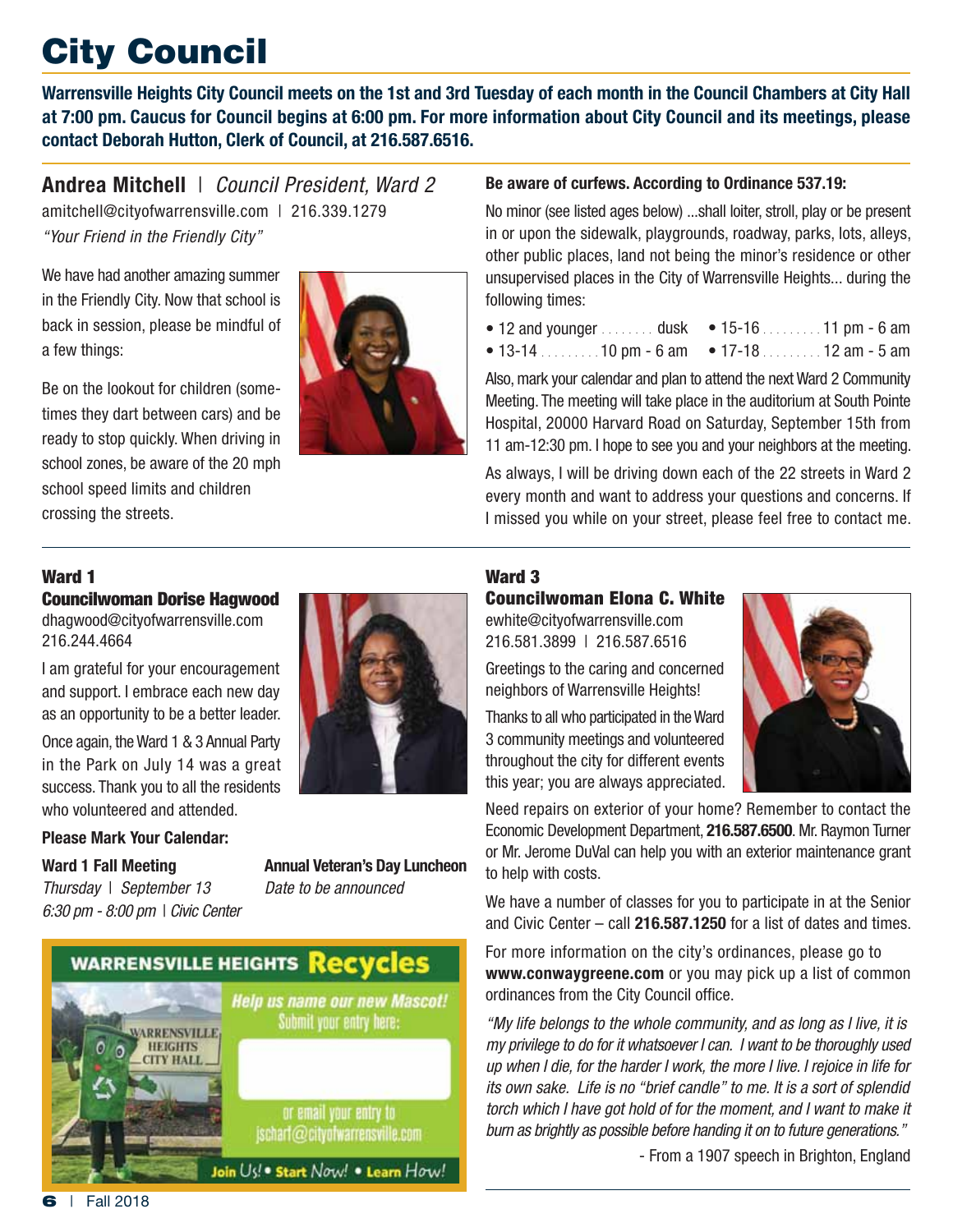#### Ward 4 Councilman Walter Stewart

wstewart@cityofwarrensville.com 216.868.5695

The Granada Gardens Tenants Association continues having monthly meetings on the third Wednesday of each month. The purpose and significance of the

meetings is to work through and address many of the concerns of

our Ward 4 residents who reside in multilevel apartment buildings. The President of the Tenants Association is Mr. Louis Brownlowe and the Vice President is former Councilwoman, the Honorable Ruby Nelson. The meetings also give residents the chance to introduce themselves and voice their complaints, concerns and suggestions to the AIY Properties Management Team.

Ward 4 is celebrating one year of service and activities by the Ward 4 Youth Committee which was established in August 2017. I want to congratulate **Francesca Demming** who is the Ward 4 Youth Committee Coordinator, **Tammy Lampkin**, **Kayla Daniels**, **Toni Harris** and so many others who are volunteering their time, energy and talents in our ongoing effort to inspire, encourage, educate and prepare our children and youth to become positive, proud successful leaders in the community, society, nation and the world. The Ward 4 Youth Committee is also organizing our youth to get involved in a campaign of help called "Get Out The Vote."

#### Ward 5

#### Councilman Matthew Howard

mhoward@cityofwarrensville.com 440.561.7990

As we come off a wonderful summer, I wish everyone a great fall, back to school and back to college. Our staff, council and administration did an excellent job as usual with the Summer Festival. Thank you to everyone who attended as we look forward to this event every year.



Be on the lookout for upcoming meetings concerning the much needed new schools and tax levy. I want everyone to be well informed and up to speed with all decisions being made. Also, this is a very important election coming up this fall. Make sure that you are registered to vote and you show up to the polls.

The Ward 5 Clarkwood Christmas party will be Friday, December 7th at 6 pm. RSVP is mandatory. Flyers will be distributed as we get closer to the date.

#### Ward 6 Councilman Stanley Anderson

sanderson@cityofwarrensville.com 440.719.9444

Since being elected to City Council in November 2011, city residents often ask questions about the state, and conditions, practices and status of our schools. Since I am not an administrator



nor am I employed by the system, I can only continue to refer those residents to the system administrators for answers.

I will continue to support the positive changes in the schools and if asked, play a minor role in establishing a first class school system in our city.

As your councilman, my main focus is safe and well maintained streets, aging population, housing issues, economic development and a healthy city treasury.

For questions or concerns, feel free to contact me at any time.

#### Ward 7 Councilwoman Kimberly Hodge-Edwards

kedwards@cityofwarrensville.com 216.570.5978

As the end of summer approaches, I hope that you all used this time to enjoy a short break, spend time with family and enjoy the sun! Our nation is



in a very critical point in history. To be sure that we are ready, we must ensure that we are registered to vote, as well as our family, friends and neighbors!

Election time is nearly here. Check to be certain that you are registered to vote from your current address by visiting: www.voterlookup.sos.state.oh.us

October 9th is the deadline to register, so if you must, stop by our local library or visit the Board of Elections to register!

This year, Election Day is November 6th. If you are not available to vote on Election Day, complete an absentee ballot application and vote from home. Early voting for the November election begins October 10th.

There are so many reasons why you should vote. Your health, safety and economy, just to name a few, are often determined by the officials that are elected into office to represent your voice and concerns. So take 1, 2 or even 3 people with you to the polls and VOTE like your life depends on it!

*"Voting is the most precious right of every citizen, and we have a moral obligation to ensure the integrity of our voting process."*

- Hillary Clinton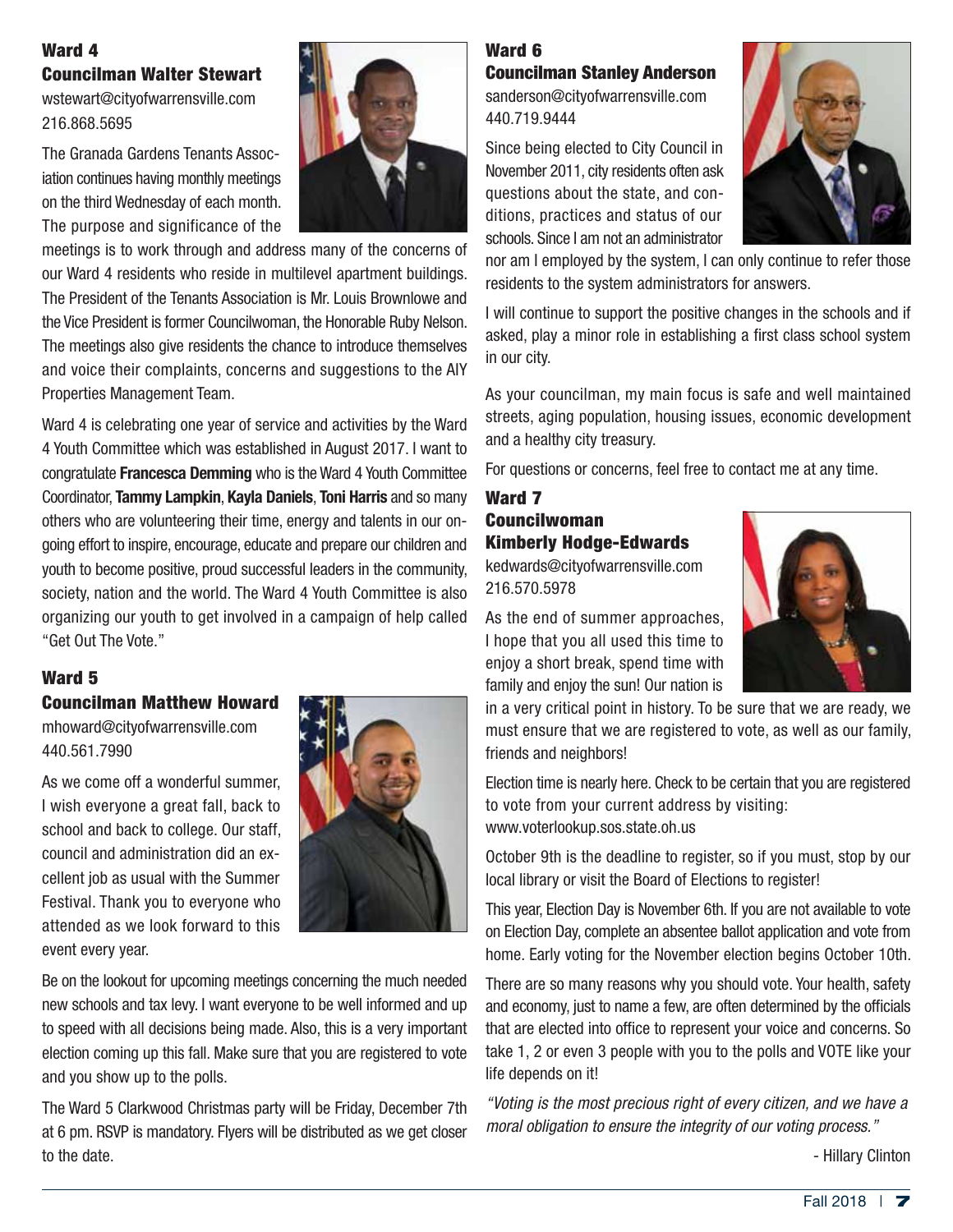## Faces in the Community





*of Explosive Engineers new Warrensville location*



*Tory Wenson, Class of 2018 valedictorian*



*Ms. Maggie attending fashion show at Civic & Senior Center*





*Mayor Bradley Sellers receiving the President's Award from the Greater Cleveland YMCA at its Annual Meeting in May for "his integral role and contribution in the development of the Warrensville Family YMCA."*





*Lynn Thompson modeling at Civic & Senior Center fashion show*



*Ronzell Clayton and the late Ashley Richardson*



*Characters and residents from Memorial Day Parade*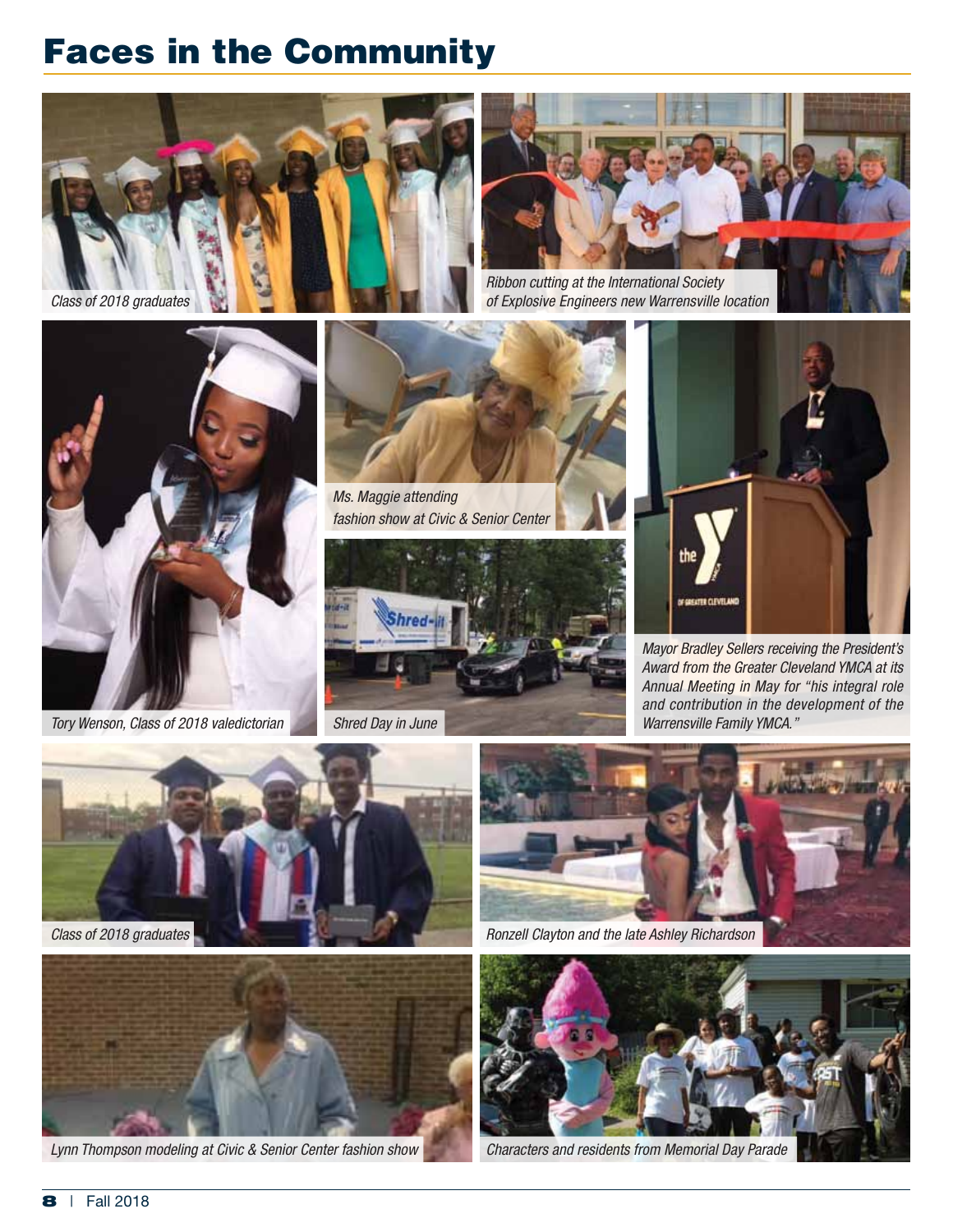## Graduates Push Through Physical Challenges and Prevail with Academics, Athletics

#### Maesyn Clarno

When Maesyn Clarno's knees slipped out of place in 11th grade, she soon received a diagnosis that explained everything. She was told that her femurs were crooked. Surgery was an option, but not an attractive one. Physical therapy and strengthening muscles was the preferred plan and she made it her business to execute on it.

The WHHS Class of 2018 member had suffered through some immense pain whenever she walked up steps, stood for a long time or lifted heavy objects.

As an active and adventuresome lady, she says this issue proved to be a real setback in her life. The time and energy she would have preferred to devote to running track (4x4 and 400 meters – best time: 1 minute, 5 seconds) and performing with Golden Motion (the high steppers who accompany the marching band) was interrupted for several months.

#### *The band "was like a second family."* – Maesyn Clarno, WHHS Class of 2018, freshman at North Carolina A&T

**Taking the matter seriously**, the resourceful and resilient student was able to strengthen her quads and hamstrings so they could better



support her knee. This enabled her to return to her favorite activities with the issue bothering her far less.

"I worked out all the time," she says, describing her recovery process.

Now Maesyn's bright future is unfolding with her attendance presently at North Carolina A&T State University where she is majoring in zoology and dance. She intends to try out for the school's dance team, too. One day, she hopes to work in wildlife rehabilitation or dance therapy.

She selected this #1 ranked HBCU (historically black college or university) in part because it was a good fit based on the hard-to-find subjects in which she wants to have degrees.

*continued on page 11*

#### Serge Henry

It's good to be the king! Prom king, that is. Serge Henry calls this designation "the cherry on top of his WHHS career," having graduated with the Class of 2018.

The entire grade votes for their favorite, and Serge believes he achieved the spot by being the guy with the good vibes.

"I'm just the type of person who doesn't have a problem with anybody," he says. "I'm not in any one clique, I'm cordial with everybody. People enjoy talking to me."

Serge moved from Haiti to Miami when he was two years old to live with his grandmother. His father later moved to the U.S. and settled in Cleveland, where Serge joined him when he was five years old. His mother remains in Haiti.

#### *"It was the first time I was without football and I became very depressed."* – Serge Henry, WHHS Class of 2018, freshman at Kent State University

Having attended Warrensville schools since kindergarten, he feels as One profound source of memories Serge has from high school relates though many of his classmates are like brothers and sisters. As such, to a setback during his senior year on the football team. Whilelosing Ashley Richardson in June was a devastating blow, he says.

"You never know what can happen. That incident was traumatizing."

The 6' football player and high academic achiever - ranked #9 in his class - is attending Kent State University where he plans to major in psychology and ultimately, become a psychiatrist. He is drawn to this profession

in part due to the influence of TV shows he watched when he was younger like "Criminal Minds."

"That world fascinated me," he explains. As a self-described outgoing, optimistic, persevering and peculiar person, he looks forward to learning more.

His strong work ethic has been honed over the years while dedi-

cating himself to after school or weekend jobs since his sophomore year. Also, being able to shoulder a heavy academic load was demonstrated by his involvement in the Aspiring Doctors program for two years and the ACE Mentoring program for a year.

*continued on page 11*

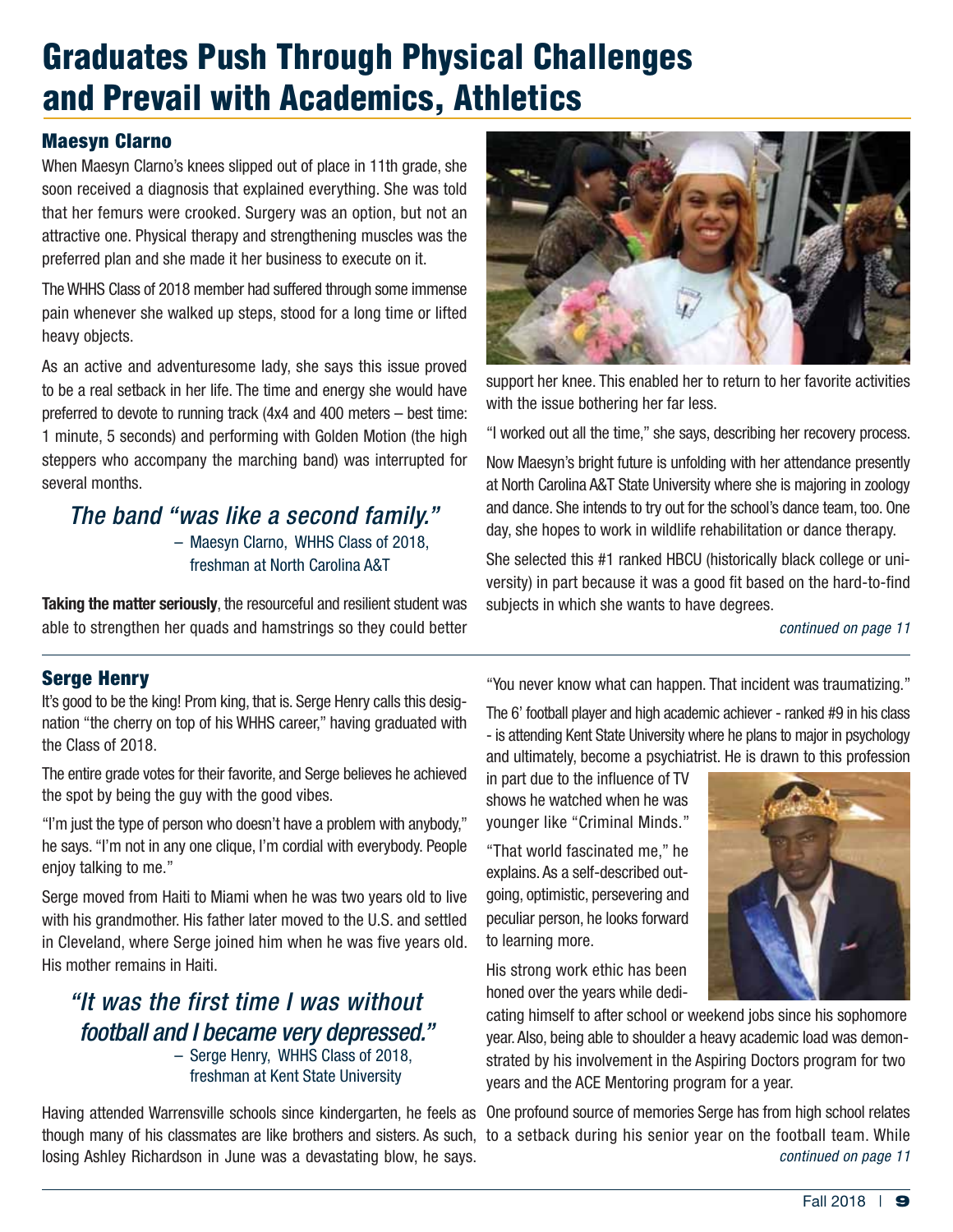## City Offices

### **Building Department** | Ben Brown, Director

The fall is a great time to start preparing the interior and exterior of your property for the winter months. Listed here are some preparation ideas.

#### Clean and Repair Gutters

Check your gutters and downspouts to make sure they are properly secured, and clean and clear of any debris. If your gutters and downspouts are not properly secured, when the heavy snow comes, this can cause them to break loose away from the house. If your gutters and downspouts are clogged, this backs up water which can cause damage to your roof and interior walls.

#### Driveway Repairs

Waterproofing your driveway is very important to prevent future damage and costs. Repair all cracks in your asphalt or concrete driveway. The cracks can fill with rain or melted snow and when it freezes, it will expand and create frost heave which will cause even more damage.

#### Smoke Detectors/Carbon Monoxide Alarms

Make sure your property has smoke detectors and carbon monoxide alarms. Smoke detectors must be installed on each level of the house, in hallways outside of sleeping areas and in each bedroom. Batteryoperated smoke alarms are permitted in existing dwellings, but must be hardwired in new construction in the same locations. It's strongly recommended to install a carbon monoxide alarm in your dwelling. It should be centrally located outside of each separate sleeping area in the immediate vicinity of the bedrooms. Carbon monoxide alarms are mandatory in new construction.

#### Heating System

It is recommended to change your furnace filter every three months and to have your boiler or furnace professionally serviced annually. If a fireplace is used, chimneys should be inspected for creosote buildup annually as well.

#### Inspect Roof

Do a complete walk around of your property checking for any missing and damaged shingles that will let moisture in and have them replaced.

#### Seal Doors and Windows

Be sure to seal any gaps around doors and windows with caulking or weather stripping to reduce energy costs.

If you have any questions, please feel free to contact the Building Department at **216-587-1230**.

## **Police Department** | Wesley Haynes, *Chief of Police*

We are sad to announce that Reserve Officer Willie Williams retired for the third and final time. Willie has been a valuable member of this Police Department and the City of Warrensville Heights for 23 years. He became a Reserve Officer in 1995 and also served as Jailer and Crossing Guard. Willie also volunteered countless hours at the Food Pantry, Memorial Day Parade, City Fireworks and the Summer Festival each year. Willie's official retirement date was Saturday, June 9. We're sure that this will not be the last time we see Reserve Officer Willie Williams.

### Service Department<sup>|</sup>**Ted Sims,** *Director*

#### Rubbish Collection & Recycling

Remember to use the Kimble 95 gallon dark green bins for trash and 64 gallon light green bins for recycle material. All cloth, leather furniture and mattress bags are available at the service garage, **216-587-6570**.

#### Holiday Trash Pickup

Thanksgiving - Wednesday - normal pickup Thursday pickup moved to Friday

#### Green Road Park

Green Road Park will close for the winter on December 1st or the first snowfall.

#### Leaf Pickup Street Schedule

Leaf pickup begins October 1st and will continue until snowfall. All leaves must be directed to the tree lawn for pickup (see daily schedule below). Leaf piles should not include any tree branches, rocks or grass clippings. Chipper service will be available until September 28th.

#### **Monday / Tuesday:**

Amherst Rd. | Balfour Rd. | Halifax Rd. | Gladstone Rd. | Sunset Dr. Shakerwood Rd. | Kings Highway | Lanbury Ave. | Wickfield Ave.

#### **Wednesday**

Ascot Ln. | Brookfield Ln. | Butternut Ln. | Cherrywood Ln. Cricket Ln. | Eastwood Ln. | Harvard Rd. | Hathaway Ln. Hickory Ln. | Holiday Ln. | Larkspur Ln. | Longbrook Rd. Mayfair Ln. | Meadowlark Ln. | Ridgewood Ave. | Shadywood Ln.

#### **Thursday**

Annette Pl. | Aurora Rd. | Berry Blvd. | Camden Rd. | Dandridge Dr. Felch St. | Glenview Rd. | Green Rd. between Emery Rd. & Miles Rd. Hall Way | Ingleside Rd. | Jennings St. | Lee Hts. Blvd. | Marvin Rd. O'Neal Pointe | Parkton Dr. | Portland Rd. | Preston Rd. | Ridgeton Dr. Ruby Ln. | Sumpter Rd. | Vera St.

#### **Friday**

Angela Dr. | Belfiore Rd. | Berrimore Ln. | Brookton Rd. | Du Sable Ct. E. Frontenac Dr. | Emery Rd. | Donover Rd. | Gary Rd. | Glenmere Cir. Green Rd. from Emery Rd. & Shurmer Dr. | Hillcroft Dr. | Joyce Ave. Lawrence Rd. | Longleaf Rd. | Longman Ln. | Lorient Dr. | McCann St. Merrygold Blvd. | Montville Ct. | Richmond Rd. | Rue St. Anne Ct. Rue St. Gabriel Ct. | St. Germain Blvd. | Shurmer Dr. | S. Frontenac Dr. Springfield Rd. | Springvale Dr. | Timberlane Rd. | Wolverton Dr.

### Economic & Community Development

#### **Jerome A. DuVal**, *Director*

**Raymon Turner**, *Community Development Manager*

We saw three grand openings with Adrenaline Monkey, the International Society of Explosive Engineers and Carvana.

Residents should be aware that structural and exterior reimbursement funds are still available. For further assistance, contact the Building Department, **216.587.1230** or the Economic Development Department, **216.587.1144**.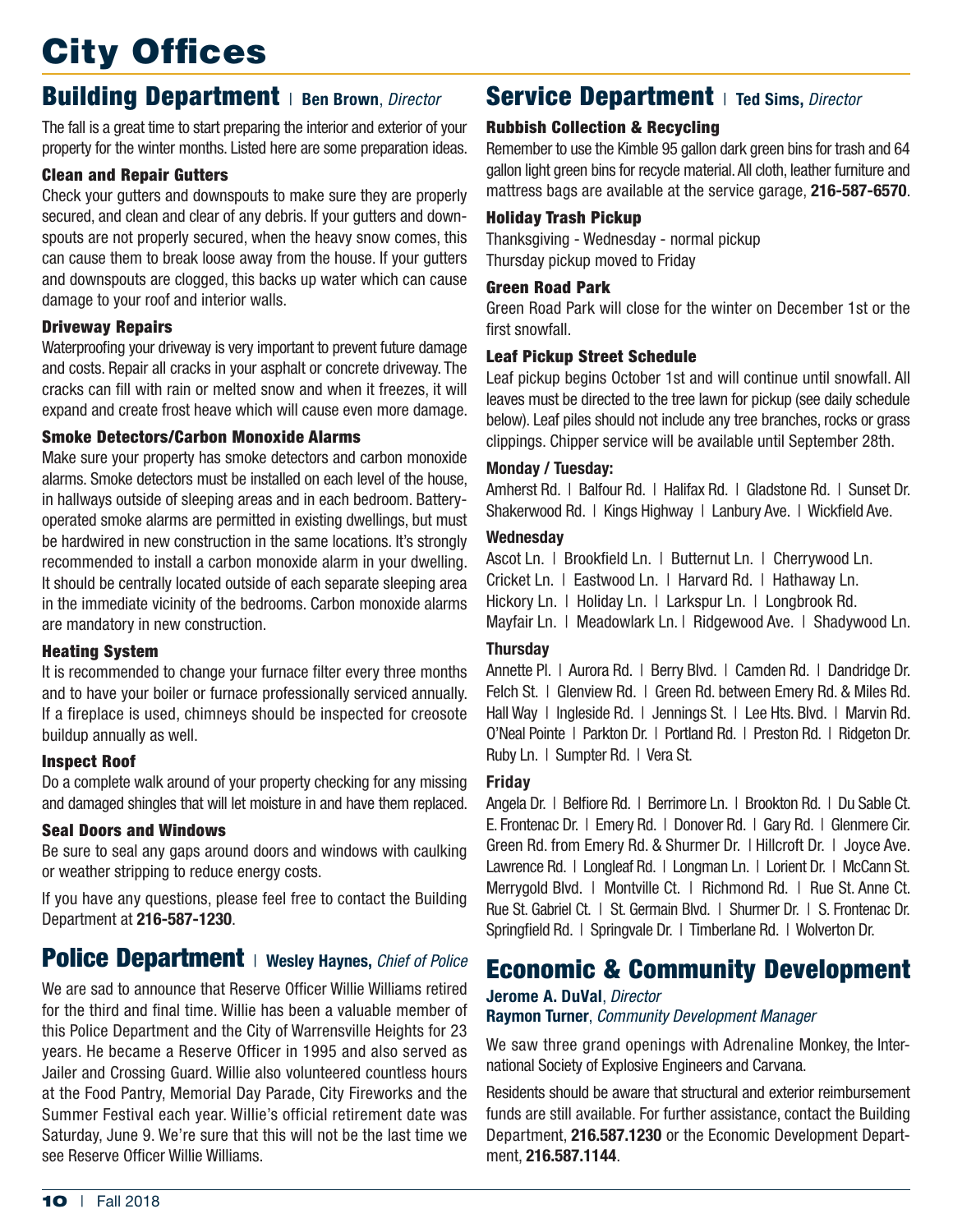## City Offices

### Strategic Initiatives<sup>|</sup>**Carletta Fellows**, *Director*

Ohio University's Heritage College of Osteopathic Medicine Aspiring D.O.ctors program ended its 2017-2018 year with great success. Warrensville Heights High School was one of five schools in which students, grades 10-12, participate in programs and courses with a health and science focus. About 85% of the WHHS students enrolled completed the program and will continue their guided studies in the fall.

For more information about the Aspiring D.O.ctors Program, contact: Samantha Baker, Assistant Director of Admissions & Outreach 216.295.7941 | bakers6@ohio.edu



### Thank You to Our 2018 Summer Interns

#### High School

#### College

#### Maesyn Clarno *continued from page 9*

Her mom, Tiffani, also urged her to be independent, and attending a school that's relatively far away delivered on that requirement.

"My mom said this would help me grow personally," she adds.

But during a summer interview before she left, she admitted to being scared. "What if me and my roommate don't get along?"

She no stranger, however, to college level classes, having taken them during her junior and senior years at Cuyahoga Community College. She was enrolled in the Warrensville school district beginning in 3rd grade.

When reflecting on her time in high school, Maesyn says that it was the band that helped her learn the most about herself.

"It was like a second family," she explains. "They made me feel comfortable and brightened my day. The travel for competitions was fun, too."

If she were to offer advice to those in high school now, she'd tell students to not put too much stress on themselves. "You'll get through it. Just don't freak out over things that won't matter tomorrow."

While she describes this community as her family and the people she can trust, her actual family includes sisters Dajour, 24, Cyanne, 17 and Simone, 14 and dad, David.

#### Serge Henry *continued from page 9*

practicing last fall, he broke his distal fibula and underwent surgery when six screws were required to repair his ankle.

"It was the first time I was without football and I became very sad. I thought I'd play in college. I lost myself after the accident."

Depression set in. He says he didn't want to be in class, and he asked himself what he was going to do with his life. "I felt handicapped," he reports.

His dad was there for him, along with friends, but it was a bad quarter. His A.P. Calculus grades were suffering. "It doesn't look too good now," he thought to himself. But others told him that he couldn't do this to himself, he worked too hard for the past three years, he just can't let it go.

As soon as he was able to walk again normally several months later, he says he felt more like himself and pulled through it. But during this time, he could indulge a little more frequently in one of his favorite activities, watching movies, especially those from the '90s and early 2000s. Some of his favorite films are *Belly, Booty Call* and *Poetic Justice.* 

He hopes to have many favorably memorable experiences at KSU this academic year.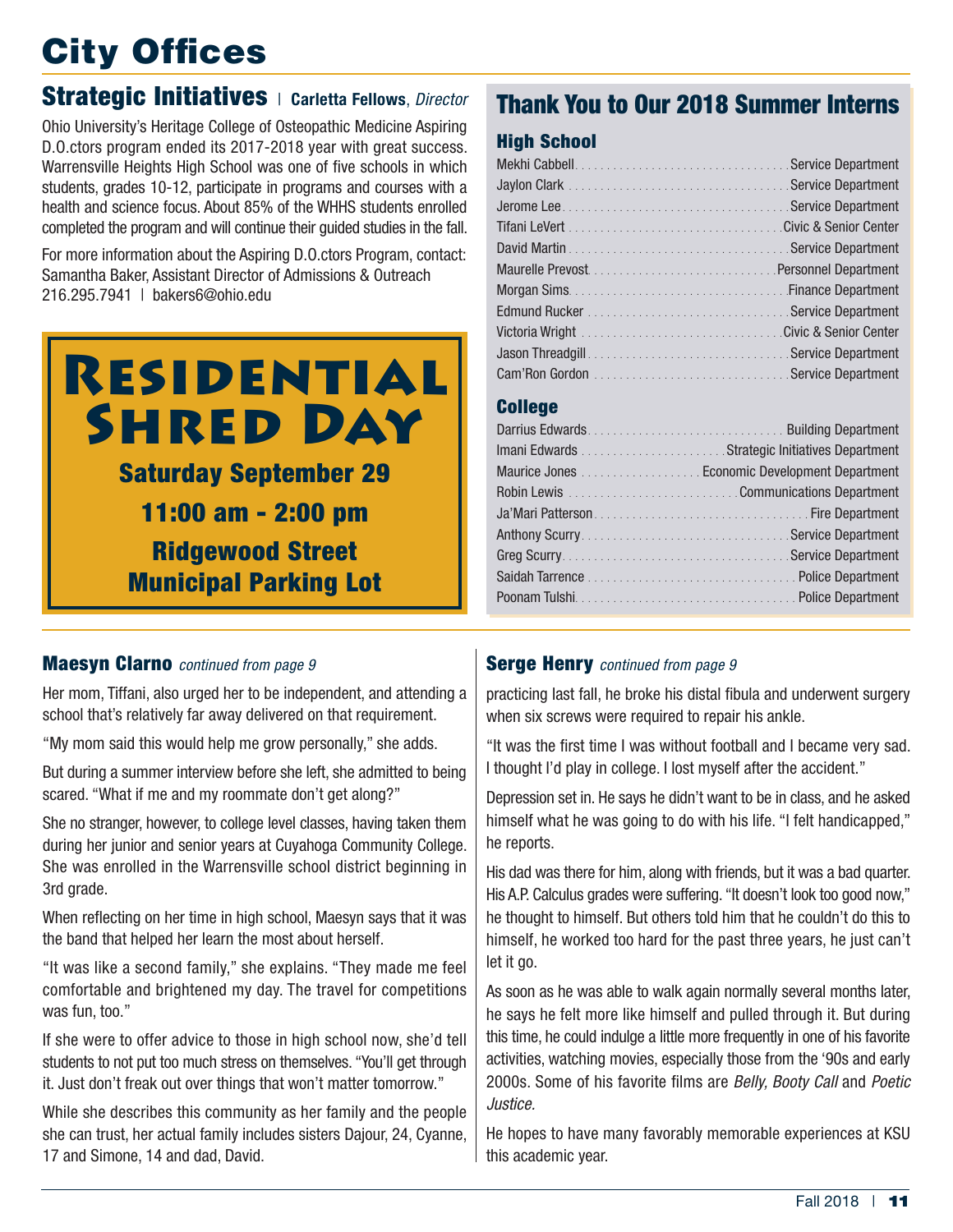## Fancy Crafters Find Friendship Alongside Art

#### **Civic & Senior Center** | **Jennifer Lastery**, *Director* | **Sandra Noble**, *Program Coordinator*

The ladies who participate in the weekly, four-year-old Fancy Crafters program at the Civic & Senior Center are finding plenty of glue in the room, both of a literal and figurative kind. Aside from that which they apply on fabric, it's also the friendship and liveliness that encourages involvement and ensures that they stick together through all of their projects.

The sessions are unstructured, with participants arriving throughout the scheduled time of Mondays, 10 am-1 pm. Projects are self-assigned but this year, there's been a real fever surrounding embellished jean jackets that's swept through their ranks. Everyone has made one, if not three or four.

Under the direction of Pat Heron, program coordinator, the women bring their own fabrics, in addition to tapping into the center's ample supply of materials, such as buttons, glitter and other accessories, all available in Craft Room #2. But they also supplement their projects with prized items discovered at stores such as Hobby Lobby, Michael's, Goodwill, Pat Catan's and JoAnn Fabrics.

**One participant reported buying** a random dress for 50 cents because she "had a vision for the fabric."

Each year, the group creates Christmas decorations for the center, as well as crafts for sale at their annual bazaar in November which raises money for center programming.

With a facility slogan of "May All Who Enter as Guests Leave as Friends," this program serves as ground zero for that mandate. This truth, among many others, reveals itself each time the women gather for a session. The camaraderie is clear in all the conversational terrain they cover. This ranges from actual instruction on crafts, like using Wonder Under, a fusible interface which gives fabric some body, to current events.

### *"We don't make mistakes, we make opportunities!"* – Pat Heron, Program Coordinator

The tenor of the time in the classroom is always lighthearted. Barbara Thompson, who recently was working with some lovely jade-colored lace fabric to create a Bible bag, explained where such fine material came from. "It's from my mom's dress, the one she wore to my

brother's wedding…but he didn't stay married long enough to justify such pretty fabric!"

Repurposed materials found application elsewhere with the feet on a participant's crafted box created by turning buttons upside down and gluing them to the bottom.

Within the group, the jean jackets seemed to have served as a creative gateway, as Sandy Noble, Program Coordinator, suggests with a devilish grin, "They start with jean jackets, then they get wild in here!"

But one lady notes: "I'm done with working on jean jackets…except I can't stop decorating them!"

Consensus: They are the perfect creative outlet and blank canvas.

The projects created are stunning in their design and originality, so Pat often likes to take pictures of everything with her tablet. What does she do with the images? "I just keep them." Art needs witnesses and she is one primary bearer.

**When asked how many projects** the women have completed, the answers proved indefinite.

"No way to count, there are too many!" says Pat. "Oh lord, I can't count that!" says another participant.

If there was some guiding wisdom for the class, it is this: "We don't make mistakes, we make opportunities," says Pat.

But health advice can't be escaped either:

Participant: "I need to get a mammogram today…I've got a friend who found a lump…"

Respondent: "That's nothing to play with…"

Participant: "I know…"

And could there be a little divine intervention present at times?

Question: "How did you cut that so straight??"

Answer: "God's will!"

At the end of a reporter's time with the Fancy Crafters, she observed an artist who held up a white jean jacket that she just finished embellishing with black lace. The room's reaction:

"Sookisooki!!" and "Beautimust!" The delight never dims.



*Orancy Ball with embellished jean jacket Chris Haywood with embellished shirt Barbara Thompson with bible bags*

The Center is committed to welcoming citizens of all ages. The 40+ Club met for games in April where there was a hula hoop contest, dancing, board games and ping pong. "Paint and Sip," suggested by the 40+ group, was held August 3rd. Another game night and karaoke is being planned for January 2019.

Fees for 8 sessions of **Fancy Crafters** are \$14 for residents and \$16 for non-residents. For more information, call the **Civic & Senior Center** at **216.587.1250**.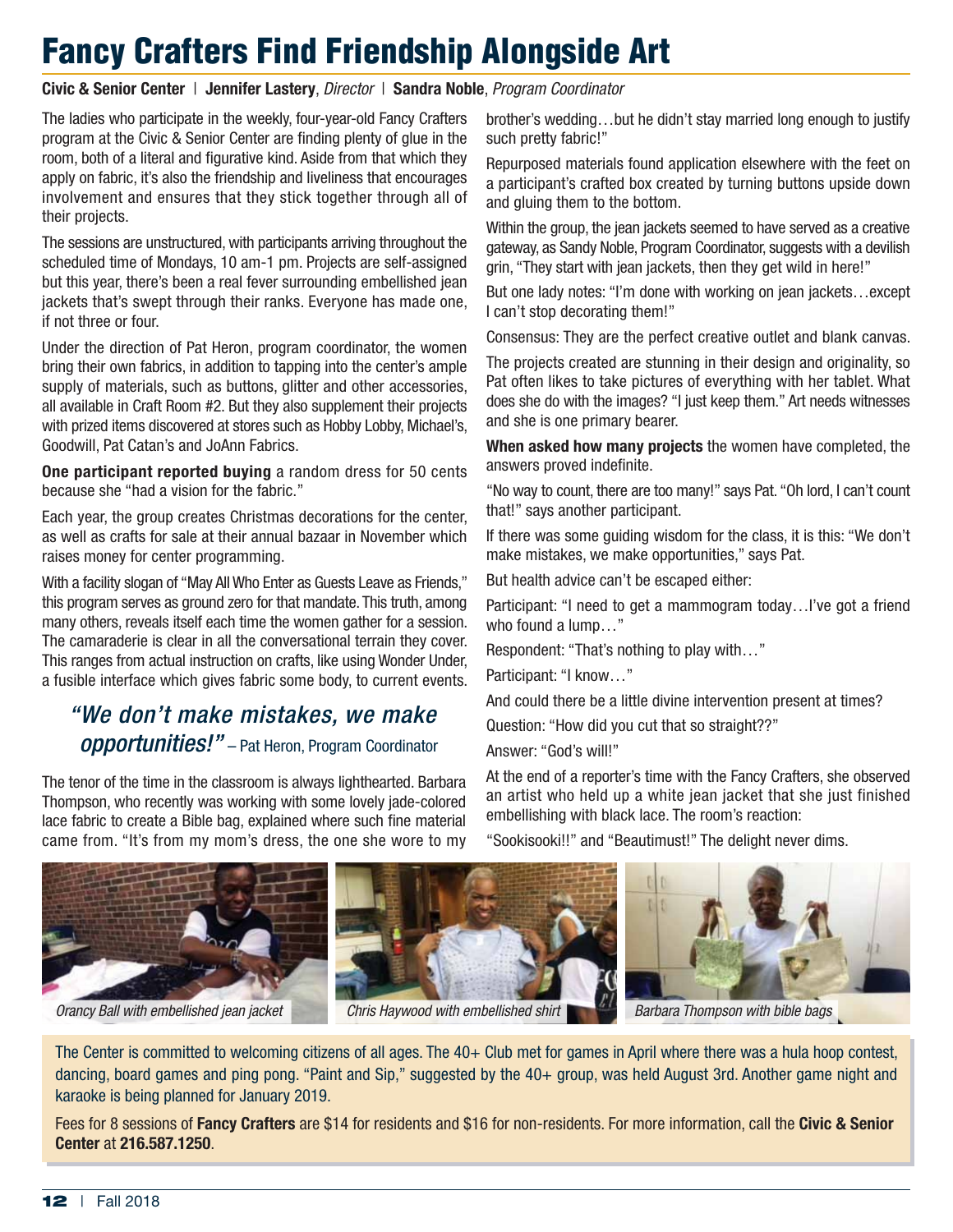## Shout Outs!

### *Congratulations to:*

**Teresa Metcalf Beasley** for her upcoming induction into Cleveland Marshall Law School's 2018 Hall of Fame honoring graduates' outstanding contributions to the success and prestige of the law school. She also was named one of *Savoy Magazine's* 2018 Most Influential Black Lawyers, an annual list including those in national law firms and corporate counsel for Fortune 1000 companies. Teresa is the city's law director and a partner at Calfee, Halter & Griswold LLP.

**Imani Edwards** for being accepted into the Congressional Black Caucus Foundation's C-Suite Program in Washington, D.C. this fall.

Mayor Bradley Sellers for being reappointed to a two-year term as a board member serving the Cuyahoga Land Bank.



## For Men Only, Free Event

**Saturday, September 29 | 9 am - 3 pm South Pointe Hospital | Men Only, 18 and over**

#### **Men's Health featuring prostate screenings, DRE and PSA and more**

Screenings offered: PSAs (prostate exam) and DRE's (digital rectal exams), blood pressure, glucose, cholesterol, BMI, HIV, oral cancer, sleep apnea, kidney function exams, posture and balance, and stroke, colon and diabetes risk. Also featured: "Ask the Doctor" physician panel and health chats with the physicians.

"For Men Only" hosted by Cleveland Clinic South Pointe Hospital, Taussig Cancer Center and Center for Minority Health, in large part to ducate and increase awareness of prostate and other cancers that plague the African American community and have a high incidence rate in the South Pointe area.

Because men, especially those in the African American community, often neglect to address health issues in a preventative manner, this particular forum was developed as a way to encourage men from the community to talk to other men (physicians) in an intimate and nonthreatening environment about prevention and early detection of diseases that are often curable or have an improved outcome if detected early.

**Joselyn Hines** for being accepted into Ohio University Heritage College of Osteopathic Medicine-Cleveland Campus. Her career goal is to become a physician and work in an area with underserved populations. She recently graduated from Ohio University with a major in psychology on the pre-medicine track and a minor in biological sciences. She graduated Cum Laude with a 3.73 GPA. Last year, she served as a summer intern in the city's Department of Strategic Initiatives.

*Want to include a notable person in the next issue?* Send your information to June Scharf, Director of Communications, jscharf@cityofwarrensville.com.



Teresa Metcalf Beasley **Imani Edwards** Mayor Bradley Sellers **Match Sellers** Joselyn Hines



## **E.** Cleveland Clinic **South Pointe Hospital**

The event is open to men of all nationalities. Our primary focus is to provide the prostate exam (PSA) to qualified men over age 40 who have pre-registered for this test. Every man who attends can take advantage of a variety of other health screenings and assessments including blood pressure, blood glucose and cholesterol and BMI screening; vision and glaucoma; colon risk assessments; oral head and neck screening; HIV screening, kidney function exams and more.

For more information, contact Jerry Sims at 216.218.2357 or JSims@ccf.org.

Stay Tuned for the City's New Podcast

## *Warrensville Reaching New Heights Warrensville Reaching New Heights*

Launching October 1 Details will be posted on the city's website: www.cityofwarrensville.com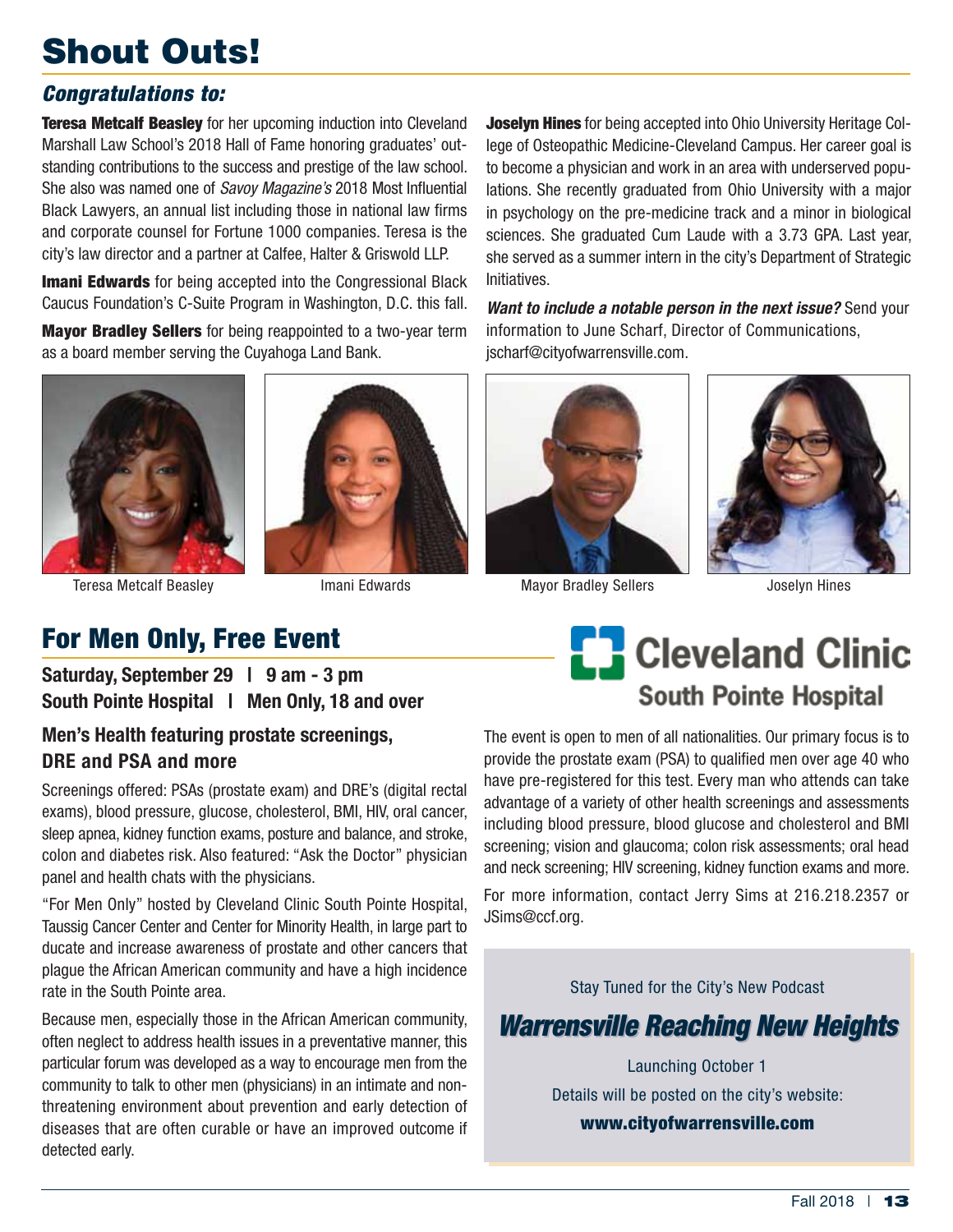## YMCA Events September - December



4433 Northfield Road | Contact the YMCA at 216.518.9622 for more information

## Active Older Adult

#### Weekly Social Groups:

- **Domino's Mondays** | 10:30 am
- **Bible Study** | 2nd & 4th Mondays | 12:00 pm
- **Card Group** | Tuesdays & Thursdays | 10:00 am 2:00 pm
- **Craft Group** | Wednesdays | 10:30 am

Pick up a schedule for other monthly events such as educational lectures & bingo.

#### 2018 Bus Trips & Outings

- **• Cuyahoga Valley Scenic Railroad Train Ride and Lunch** October 18th - \$17 members / \$20 non-members. Lunch buffet \$12. Y-bus to train station. \$35 members / \$45 non-members.
- **• Oglebay Festival of Lights November 29th** \$95 members / \$110 non-members includes buffet dinner, lights tour, mansion tour, transportation and more!

## **Childcare**

• Before & After School Care

John Dewey Elementary School located at 23401 Emery Road Monday - Friday | 7:00 am - 9:00 am & 3:45 pm - 6:00 pm Contact 216.263.6830 or visit clevelandymca.org/childcare

## Youth Sports

**• Jr. Cavaliers Youth Basketball League** Ages 3-14 years old | Registration deadline is September 24th Games will be held on Saturdays and begin October 22nd

#### **• Adult Flag Football League**

6 week league with tournament play. Games on Tuesday & Thursdays 6:00 pm - 8:00 pm. Begins on Sept 17th.

#### **• Aquatics**

Swimming lessons are available for 6 months to adults. We also offer a swim team preparation class for youth to join the YMCA swim team or their local school district.

**• Adaptive Dance for Kids & Teens with Special Needs**

September 26th through December 12th. This program is expertly designed and instructed by a physical therapist. Each class includes a dynamic warm-up, stretching, fun dance games, adapted dance technique and a simple dance combination.

### Health & Wellness

#### **• The Real You Weight Loss Program**

Begins in September 17th & 18th. It's the first and only weight loss program that the YMCA has endorsed. Most members lose 10 lbs. in 8 weeks. In small groups of 12, participants will exercise together and learn about nutrition.

#### **• LiveStrong**

September 10th. The YMCA partnered with the LiveStrong Foundation to help cancer survivors begin the jorney toward recovery with the "LiveStrong at the YMCA" program. The FREE 12 week program meets twice a week for 90 minutes. Participants learn about wellness, stress reduction techniques and how to continue healthful eating habits after the program has ended. Please contact Yvonne Joiner at yjoiner@clevelandymca.org or call 216.518.9622.

### Community Events

- **Fall Harvest Festival** | October 27th | 10:00 am 2:00 pm
- **Breakfast with Santa** | December 15th | 8:00 am noon

## B Buzz Baseball League Wraps Up Season



*(Left photo) Participants and alumni from the B Buzz Baseball League. Second from right, Tommy Roper, a former police officer who served on former Cleveland Mayor Mike White's detail. Tommy also was coached during his B Buzz Baseball days by Mayor Bradley Seller's father, Robert Sellers. Kenny Lofton is third from right, standing. Marvin Atkins, Lt. Commander in the U.S. Navy, is wearing the Superman t-shirt, second from left. He funded all of the players' uniforms. (Right photo) Kenny Lofton helps teach some skills. Registration for 2019 is open with fees not due until April 2019. Dates to register are April 6, 13, 20 and 27 for Little League and Tee Ball. Team try-outs are the first week of May.*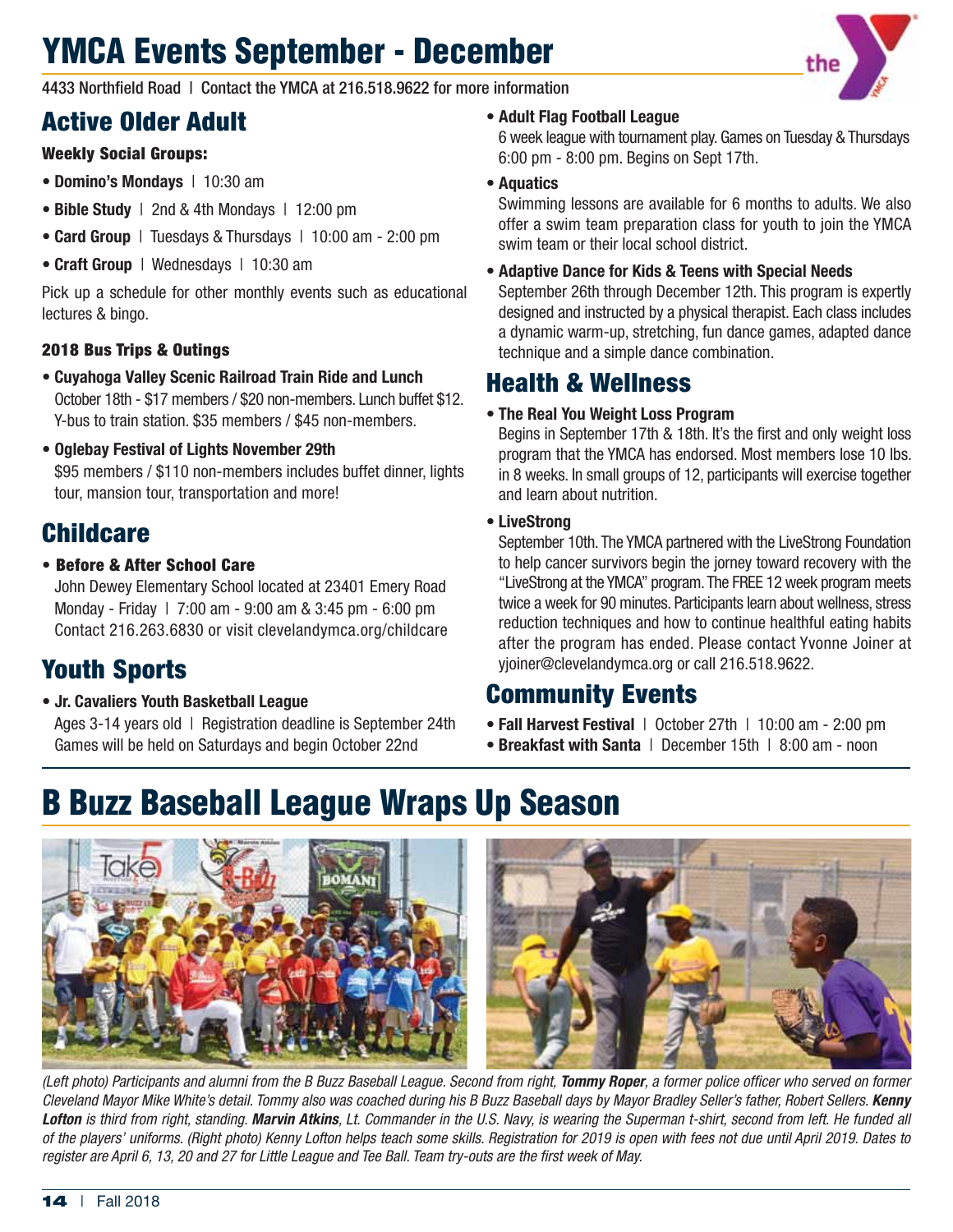## 2018 Summer Festival



# Transportation Services For Seniors

The Warrensville Heights Civic & Senior Center provides transportation to the senior residents of Warrensville Heights, ages 60 years or older and unable to drive themselves.

Transportation for medical appointments, dialysis and physical therapy on Mondays, Tuesdays and Thursdays from 10:00 am until 1:30 pm. Transports are limited to destinations within the eastern suburbs of Cuyahoga County and the University Circle area.

Wednesday is reserved for grocery shopping from 10:00 am until 1:30 pm to Walmart on Macedonia Commons Boulevard.

Scheduling for transportation is on a first-come basis. Trips must be scheduled by noon two (2) days before a trip. Call the Civic & Senior Center at (216)-587-1250 to schedule and to check on availability. Trips can be scheduled two weeks in advance.





### Trunk or Treat is Coming in October!

Check **www.cityofwarrensville.com** in mid-September for details.